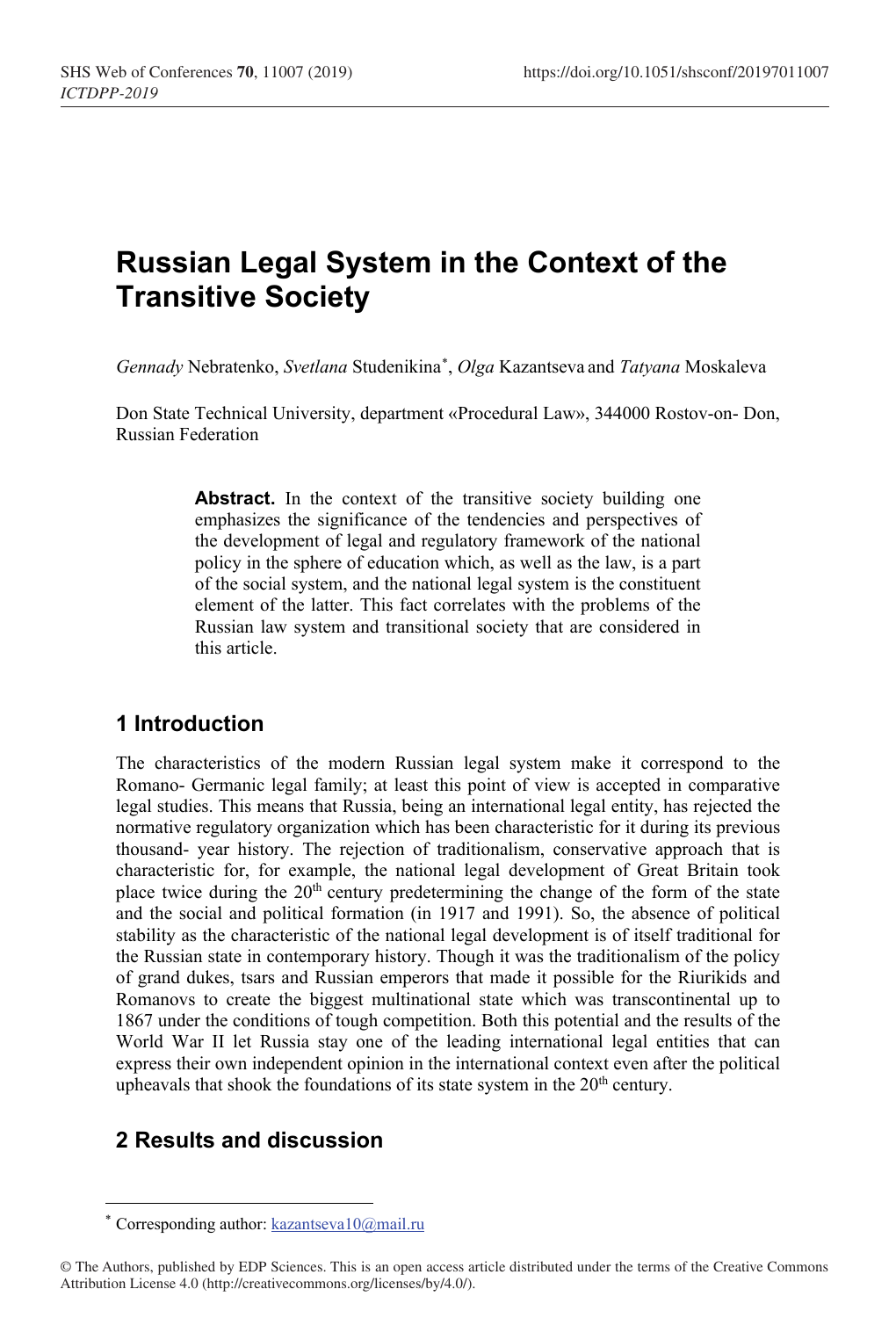It is obvious that the key element of the national legal system is the society itself and the social relationships on the harmonization of which the mechanism correlating the legal system, law practice and legal awareness works. Modern Russian society, as well as the society of any developed state, is characterized by the urge towards transitivity but in Russia this urge correlates not only with the transformation of the industrial relationships into post-industrial, i.e. informational, ties, but it is also loaded down with the preceding collapse of the Soviet Union and the loss of the primacy of its own nationalmentality.

The experience of the People's Republic of China which demonstrates the best indicators of social and economic growth shows that the Russian state too early refused

from the multisectoral economy. The possibilities brought by the combination of socialistic organization and capitalistic stimuli were not quite exhausted, so one can not consider the loss of the USSR progressive for the peoples that lived in it. So, if the characteristic for the information-oriented society deindustrialization tendency in the capitalist states and the transfer of production facilities to the countries of the third world because of the low-cost labour force and the proximity to the resource base were quite natural, the specific character of post-Soviet Russia is determined by the decline in national capacities, unemployment and impoverishment of wide sections of the population. It was likely that the resulting shortage of goods would be offset by imports but few people could acquire them in the conditions of the raw materials and rent-raw materials economy and the characteristics of the redistribution of surplus product. As a result, the problems of transitivity in Russia are of transitional character determined by the destruction of a centralistic political system, previous collapse of the socialist principle of distribution of material goods and the lack of clear spiritual, moral, political and legal priorities for at least the next decade.

The transition of the Russian legal system to the Roman-Germanic family of law is a difficult choice since from a civilizational point of view, continental Europe itself is under the influence of the Anglo-Saxon culturological tradition. After all, the interaction of law, legal practice and legal consciousness not only provides legal regulation of social relations, but also characterizes the level of development of the legal culture, and the latter is a part of culture in general. Therefore, having recognized the superiority of Romano-Germanism, Russian society not only created prospects for the degradation of the national mentality, but also simultaneously got connected to the liberal trends of the Anglo-Saxon world. Of course, these trends are also explicated in law, being expressed, for example, in the absence of a clearly defined system of law (branches of law) in Great Britain, the lack of classification for private and public, substantive and procedural law, and the inexpediency of formulating normative legal acts at a high level of legal technique, since the judicial precedent is the main form of law, and, finally, in the absence of constitution! It is obvious that such signs are unthinkable for the national legal systems of the Romano-German legal family, including the Russian Federation. Meanwhile, there is no guarantee that "pseudo- European values" are acceptable to our Fatherland as they modernize the public consciousness, of which the legal consciousness is a structural part.

The concept of a transitive society is also an innovation, being instilled, as in the past, gender theory or the principles of tolerance, partly multiculturalism were. At the same time, it is likely that new trends are being delivered to continental Europe hardly for its prosperity, rather for strengthening the existing system of transcontinental redistribution of resources and goods, while money is the metrological equivalent of goods turnover.

At the same time, the revival of national political economic thought does not contradict the construction of a transitive society, which will have a chance to develop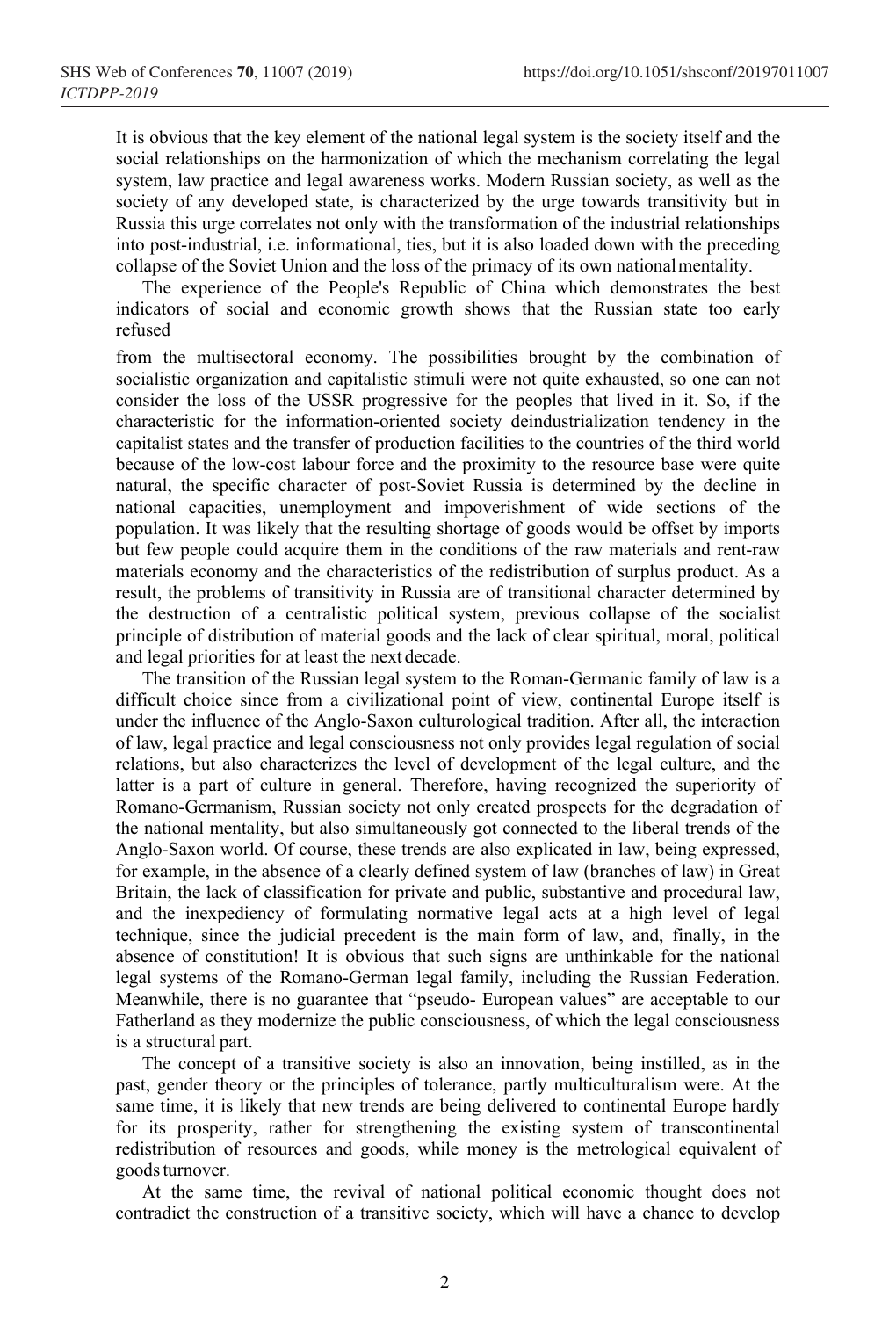according to the norms and principles that are supplied by such society and suitable for working out a development strategy, which Russian President Vladimir Putin spoke about in his annual Address to the Federal Assembly of the Russian Federation on February 20, 2019. The head of the state noted that one should "focus primarily on issues of internal social and economic development. And to pay special attention ... to the tasks that have been set in the May decree, posed in national projects. Their content and guidelines reflect the needs and expectations of the citizens of the country. National projects are built around a person in order to achieve a new quality of life for all generations, which can only be supported on condition of the dynamic development of Russia. Our tasks are of long-term character... We must only move forward, constantly gaining momentum in this movement" [1]. In this regard, it is obvious that the idea of building a transitive society is on the list of priorities for building a modern Russian state, it seems interesting, deserving doctrinal attention and requiring legal reflection, including using the tools of Comparative Law.

The concept of the legal system of society is structured in such a way that by illustrating the paradigm of the legal regulation of social relations, the possibility of improving legal reality opens up, and the incorporation of segments of a transitive society in this sense is no exception. However, reforms should be carried out very cautiously and carefully so as not to unbalance the mechanism of "checks and balances" that has been developed in the state, as it happened in 1986-1991.

Not only technical and legal means, but also ideological tools are suitable for improving the national legal system, while one should not avoid criticism and believe in the boast of the unconditional acceptability of humanitarian innovations brought by Western scientific thought into contemporary Russian reality. Especially taking into account the fact that reform activity has been carried out in modern Russia since 1991, and the endlessness of radical transformations forms skepticism in the society regarding them, making the evolutionary theme of the development of socio-political processes more acceptable. In addition, in the context of the experiment on the construction of a transitive society in Russia, it should be remembered that the domestic legal system, although it belongs to the family of Romano-German law, is hybrid, like of most states in the modern world.

What is meant by the "hybridity" of the Russian legal system? The latter, according to the authors, is a symbiosis of three legal traditions that take place on the legal map of the world: Romano-Germanic, religious and socialist. The fact that the Russian legal system, by its characteristics, is a part of the family of Romano-German law, has been discussed above and this does not require argumentation, but two other views are associated with the atavism of the previous forms of state organization. For about 1000 years, the Russian state has been a monarchy, and the paternalistic trend of public consciousness that has arisen in this regard is part of the Russian "ethnic code", transmitted on a psycho-emotional, social- normative and even genetic levels. In 988, Ancient Rus' adopted Christianity and until 1917 the Russian Orthodox Church was synchronized with the state, officially fulfilling part of its functions, for example, registering acts of the civil status, advancing spiritual and moral education, stimulating demographic reproduction (growth) of the population, spreading primary education. In this regard, the legal consciousness of the Russian people is still determined by Christian morality and the commandments of the prophet Moses. The domestic worldview is permeated with the dogmas of Orthodoxy (for devout believers) or its atavisms (for the laity or unbelievers who recognize the church). At the same time, legal consciousness is one of the three main elements of the legal system of society, and the remaining parts: law and legal practice are developed taking into account the third one, since they are all correlated with each other, allowing for legal regulation of public relations, specifying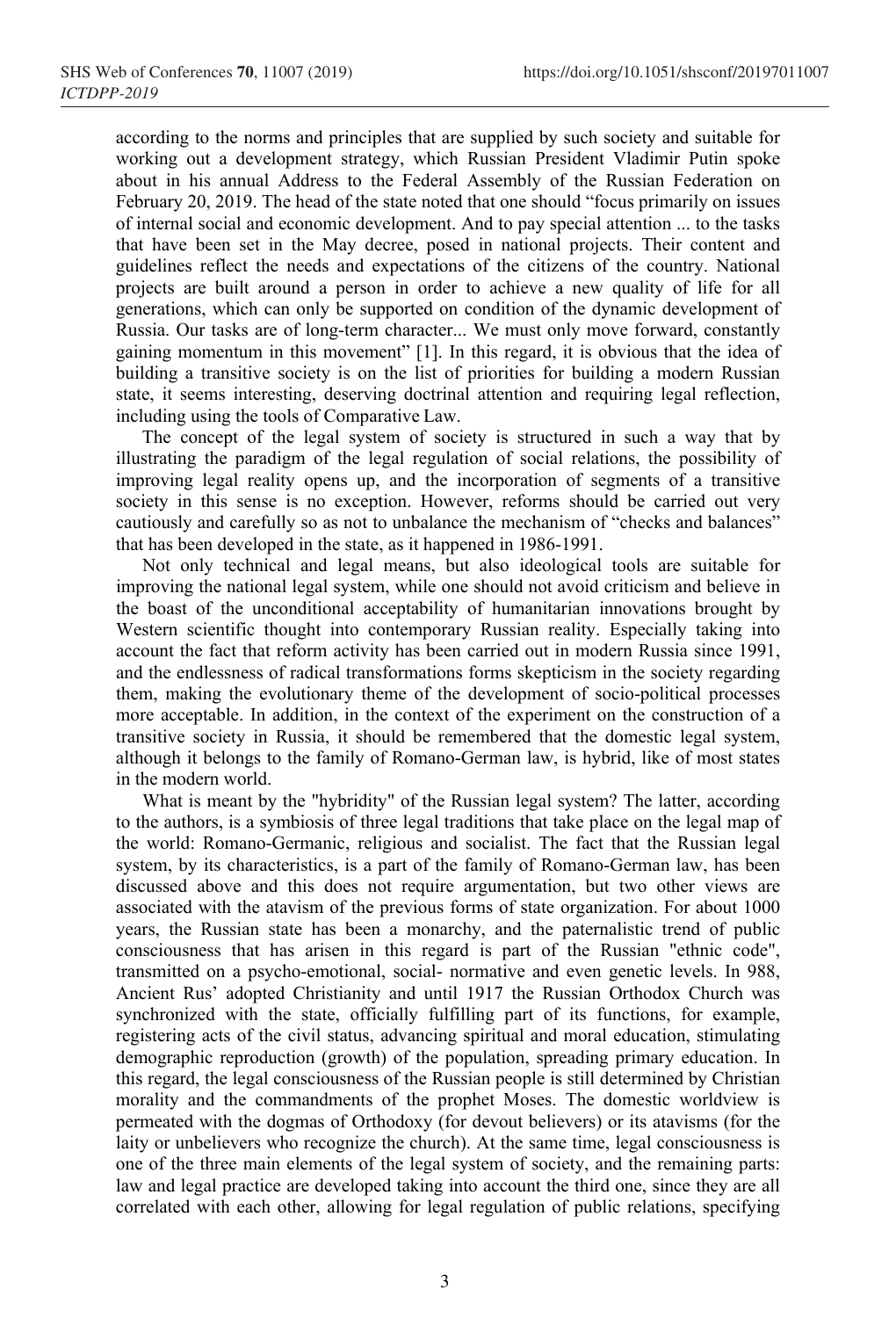the content and the level of the development of legal culture [3].

The hybridity of the Russian legal system, associated with the atavisms of the signs of the family of socialist law, also has specific historical prerequisites determined by the fact that from 1917 to 1991 Russia existed in the form of the Soviet state. To this day, individuals who have undergone legal education on the basis of materialistic legal understanding live in the Russian Federation and beyond its borders, they are also intellectual carriers of the values of socialism, even when they deny it. So far, in domestic legal reality, there are facts of primacy of moral incentives, for example, in the field of labor law, such as annual subbotniks (voluntary Saturday work), full-time wages below the subsistence level, unpaid overtime work, which have nothing to do with a developed capitalist society, all these interfere with the formation of transitivity in the Russian society. Such "isolated cases of overzealous bureaucracy" are possible only because stereotypes of the socialist worldview are triggered at the psychoemotional level, when personal interests are pushed into the background, and the public ones dominate. Meanwhile, in the Soviet legal system, excluding the NEP period (1921- 1929), all forms of human exploitation by man were prohibited, and "unpaid overtime work" was carried out in favor of the state, and in modern Russian society, individuals are the "consumer of the benefits" from violation of labor rights.

The construction of a transitive society inevitably takes place in the conditions of modern Russian reality, but in reality it turns out to be even more multivalent than it was previously noted. The Russian legal system is included in the group of Slavic legal systems, which clarifies the internal structure of the Romano-Germanic legal family, but on the other hand, pan-Slavism and the Russian idea in the public consciousness, of which the legal consciousness is a part, are generally regarded as an anachronism [2]. At the same time, the idea of ensuring the rights of national minorities is being cultivated, the largest of which have sovereignty within the framework of the Russian Federation (republics within Russia). At the same time, the number of Russian and Russianspeaking population in the Russian Federation exceeds the share of all titular nations taken together, but this fact is not reflected in the current legal ideology. In addition, historically, the founder of the Russian state is the Russian people. However, Russia is an asymmetric federation, and ensuring the political rights of national minorities prevails over the realization of the socio-economic rights of the multinational people of the Russian Federation. From the point of view of political and economic feasibility, the administrative-territorial structure of our state can undergo changes due to the enlargement of some entities, for example, the Republic of Adygea and the Krasnodar Krai, which, according to economic and geographical characteristics, are a part of a single whole (space).

#### **3 Conclusions**

Thus, the construction of a transitive society in Russia should take into account a whole number of factors related to specific historical, national, religious, political and socioeconomic peculiarities of the formation and development of the domestic national legal system. In the process of construction of a transitive society particular attention should be paid to legal awareness as one of the main elements of the legal system of society. Legal consciousness is an anthropological element of social and legal reality that directly affects the experience of legal regulation of public relations.

In this regard, one should not forget about legal education, which can take into account the models and principles of a transitive society, and for this it is necessary to determine the psychological and pedagogical trends of transitivity, adaptable to the realities of the modern Russian life.